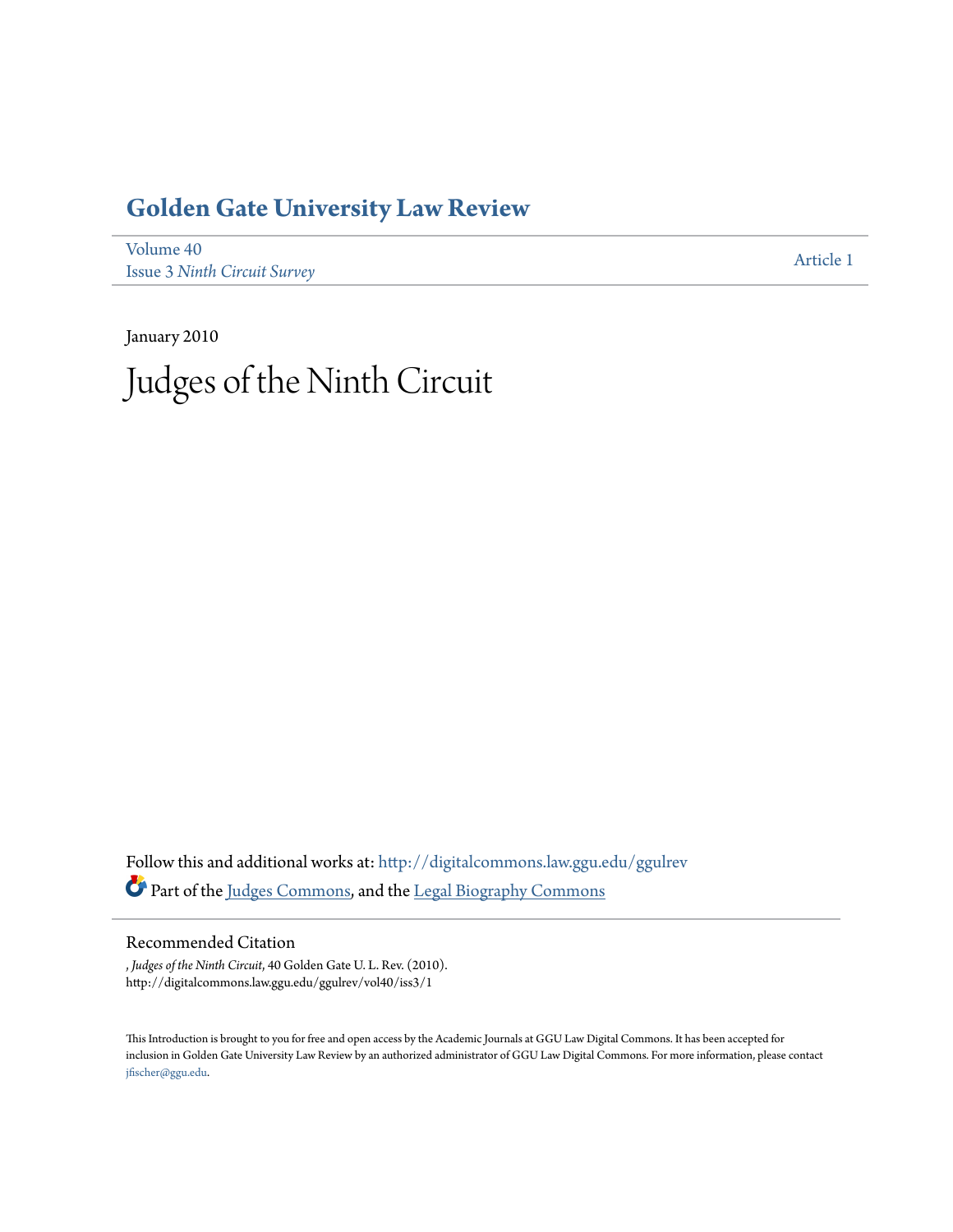# JUDGES OF THE UNITED STATES COURT OF APPEALS FOR THE NINTH CIRCUIT**\***

#### **CHIEF JUDGE ALEX KOZINSKI**

Chief Judge Kozinski is serving a seven-year term as Chief Judge. President Reagan nominated Judge Kozinski to the Ninth Circuit on June 5, 1985, and he was confirmed by the Senate on November 7, 1985. He attended the University of California at Los Angeles, where he received his A.B. in 1972 and his J.D. in 1975. Judge Kozinski clerked for Judge Anthony M. Kennedy of the Ninth Circuit from 1975-1976 and for Chief Justice Warren E. Burger of the United States Supreme Court from 1976-1977. He was the Managing Editor of the UCLA Law Review and a Volunteer Attorney for the Pacific Legal Foundation from 1978-1979. He also represented indigent clients in various civil and criminal matters in Washington D.C. from 1979-1981. He was the Deputy Legal Counsel for the Office of the President Elect from 1981-1982, the Assistant Counsel for the Office of Counsel to the President in 1981, and Special Counsel of the Merit Systems Protection Board from 1981-1982. From 1982-1985 Judge Kozinski was the Chief Judge of the United States Claims Court in Washington, D.C.

Chief Judge Kozinski maintains his chambers in Pasadena, California.

# **SENIOR JUDGE ARTHUR ALARCÓN**

President Carter nominated Judge Alarcón to the Ninth Circuit on August 28, 1979, and he was confirmed by the Senate on October 31, 1979. On November 21, 1992, Judge Alarcón assumed Senior Judge status. Judge Alarcón graduated from the University of Southern California, receiving a B.A. in Political Science in 1949 and an LL.B. in 1951. He is one of the few judges in California to sit on both the state and federal appellate bench.

Judge Alarcón was a deputy Los Angeles County district attorney from 1952-1961. In 1962, he was appointed Clemency and Extradition Secretary and named Executive Secretary of the California Adult Authority, serving as temporary chairman in 1962. In 1964, Governor Pat Brown appointed him to the Los Angeles Superior Court, where he served until 1978, when Governor Jerry Brown appointed him to the California Court of Appeal for the Second District, where he served until his appointment to the Ninth Circuit in 1979.

Judge Alarcón maintains his chambers in Los Angeles, California.

1

 $\overline{a}$ 

 <sup>\*</sup> These biographies have been primarily derived from the following sources: *Personnel of the Court*, 39 GOLDEN GATE U. L. REV. (2009); FEDERAL JUDICIAL CENTER, BIOGRAPHICAL DIRECTORY OF FEDERAL JUDGES, http://www.fjc.gov/history/judges.html (last visited April 29, 2010); UNITED STATES COURT OF APPEALS FOR THE NINTH CIRCUIT, THE JUDGES OF THIS COURT IN ORDER OF SENIORITY, http://www.ca9.uscourts.gov/content/view\_seniority\_list.php?pk\_id=0000000035 (last visited April 29, 2010).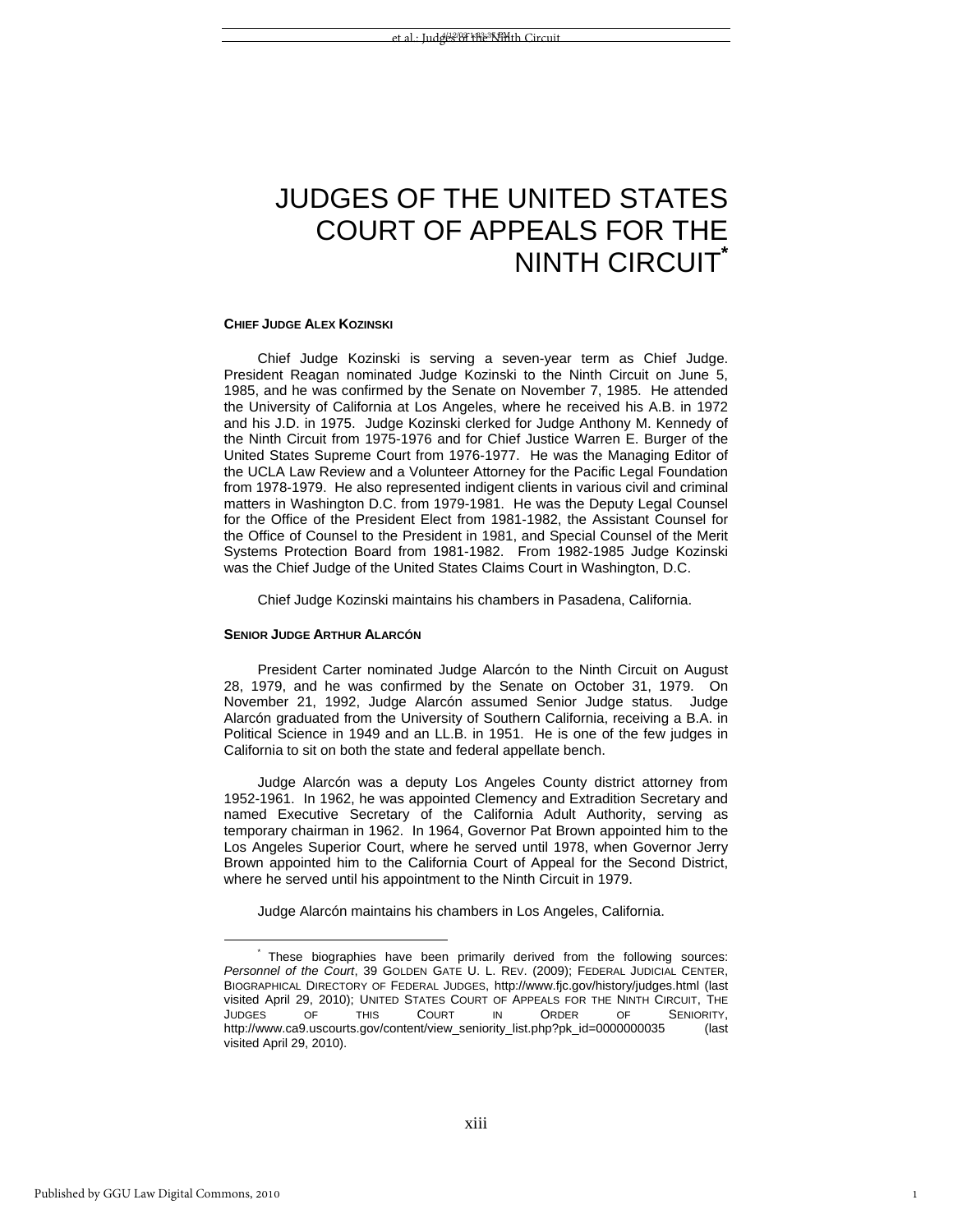### **JUDGE CARLOS T. BEA**

President George W. Bush nominated Judge Bea to the Ninth Circuit on April 11, 2003, and he was confirmed by the Senate on September 29, 2003. Born in San Sebastian, Spain, Judge Bea's parents moved to Cuba when he was young before finally settling in the United States. Judge Bea obtained both his undergraduate and law degrees from Stanford University.

Judge Bea spent more than thirty years as a litigator in San Francisco before being nominated to the Superior Court in 1990. From 1990 until 2003, Judge Bea presided over complex civil litigation before ascending to the federal bench.

Judge Bea maintains his chambers in San Francisco, California.

# **SENIOR JUDGE ROBERT R. BEEZER**

President Reagan nominated Judge Beezer to the Ninth Circuit on March 2, 1984, and he was confirmed by the Senate on March 27, 1984. He took Senior Judge status on July 31, 1996. He received a B.A. in 1951 and an LL.B. in 1956 from the University of Virginia. He was a First Lieutenant in the United States Marine Corps during 1951-1953.

Prior to his appointment, Judge Beezer was a partner at Schweppe, Krug, Tausend & Beezer in Seattle, Washington where he worked from 1956 to 1984. He also served on the Board of Governors of the Washington State Bar Association from 1980-1983, and was President of the Seattle King County Bar Association from 1975-1976.

Judge Beezer maintains his chambers in Seattle, Washington.

# **JUDGE MARSHA S. BERZON**

Judge Berzon was nominated to the Ninth Circuit by President Clinton on January 26, 1998, and she was confirmed by the Senate on March 9, 2000. She graduated with a B.A. from Radcliffe in 1966, and received a J.D. from the University of California at Berkeley, Boalt Hall School of Law, in 1973.

After law school, Judge Berzon clerked for Ninth Circuit Judge James Browning until 1974, and for Supreme Court Justice William Brennan between 1974-1975. She practiced at Woll and Mayer in Washington D.C. from 1975- 1977, and at San Francisco's Altshuler, Berzon, Nussbaum, Berzon and Rubin from 1978 until her appointment to the Ninth Circuit.

Judge Berzon maintains her chambers in San Francisco, California.

#### **SENIOR JUDGE ROBERT BOOCHEVER**

President Carter nominated Judge Boochever to the Ninth Circuit on May 22, 1980, and he was confirmed by the Senate on June 18, 1980. He assumed Senior Judge status on June 10, 1986. He received a B.A. from Cornell University in 1939, and an LL.D. from Cornell Law School in 1941. He served in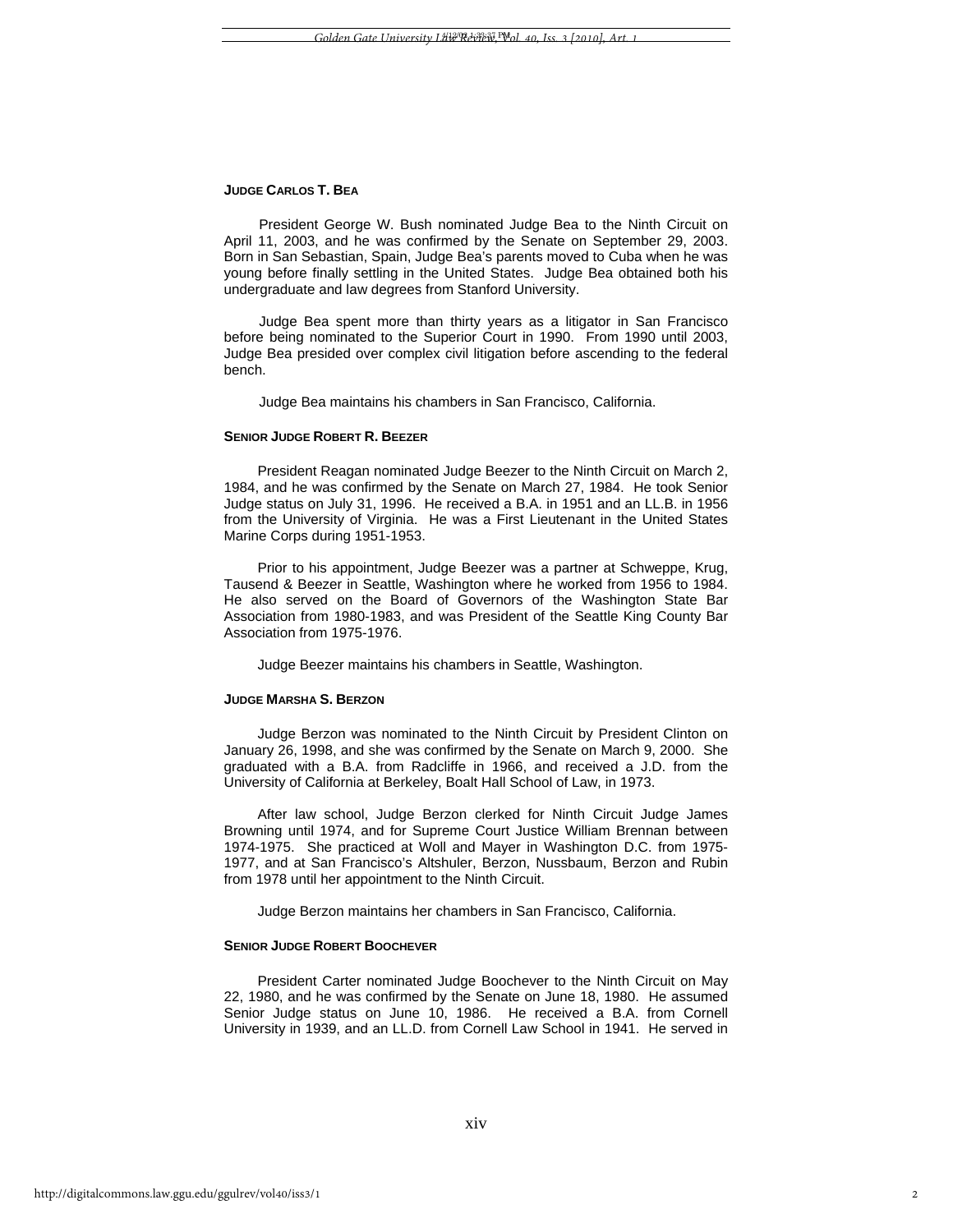the United States Army (Infantry) during World War II from 1941-1945, attaining the rank of Captain.

Judge Boochever served as an Assistant U.S. Attorney in Juneau, Alaska, from 1946-1947, when he left to assist in founding the firm of Faulkner, Banfield, Boochever & Doogan. Boochever practiced with the firm until his appointment to the Alaska Supreme Court in 1972. From 1975-1978, Judge Boochever served as Chief Justice of the Alaska Supreme Court.

Judge Boochever maintains his chambers in Pasadena, California.

# **SENIOR JUDGE JAMES R. BROWNING**

President Kennedy nominated Judge Browning to the Ninth Circuit on September 6, 1961, and he was confirmed by the Senate on September 14, 1961. He served as Chief Judge from July 1, 1976 to June 16, 1988. Judge Browning elected to assume senior status on September 1, 2000. As a judge in senior status, Judge Browning continues to render substantial service to the court.

Judge Browning received an LL.B. degree from Montana State University in 1941. He served as Special Attorney in the Antitrust Division of the Department of Justice from 1941-1943. Additionally, he served in the United States Army during World War II from 1943-1946, receiving a Bronze Star Medal. In 1946, he returned to the Department of Justice serving as: Special Attorney of the Antitrust Division from 1948-1949, Assistant Chief of the General Litigation Section, Antitrust Division from 1949-1951, First Assistant, Civil Division from 1951-1952, Executive Assistant to the Attorney General from 1952-1953, Chief of the Executive Office for United States Attorneys in 1953. He practiced in the private sector from 1953-1958. Judge Browning served as the Clerk of the Court for the United States Supreme Court from 1958 until his appointment to the Ninth Circuit in 1961.

Judge Browning is a former member of the Committee on Court Administration, the Committee on the Budget, and the Executive Committee on the Ninth Circuit Conference.

Judge Browning maintains his chambers in San Francisco, California.

# **JUDGE JAY S. BYBEE**

President George W. Bush nominated Judge Bybee to the Ninth Circuit on January 7, 2003, and he was confirmed by the Senate on March 13, 2003. Judge Bybee received a J.D. from Brigham Young University in Provo, Utah.

A widely respected constitutional law scholar, Judge Bybee served as the head of the Justice Department's Office of Legal Counsel prior to his appointment to the federal bench. Judge Bybee also helped found the University of Nevada-Las Vegas William S. Boyd School of Law.

Judge Bybee maintains his chambers in Las Vegas, Nevada.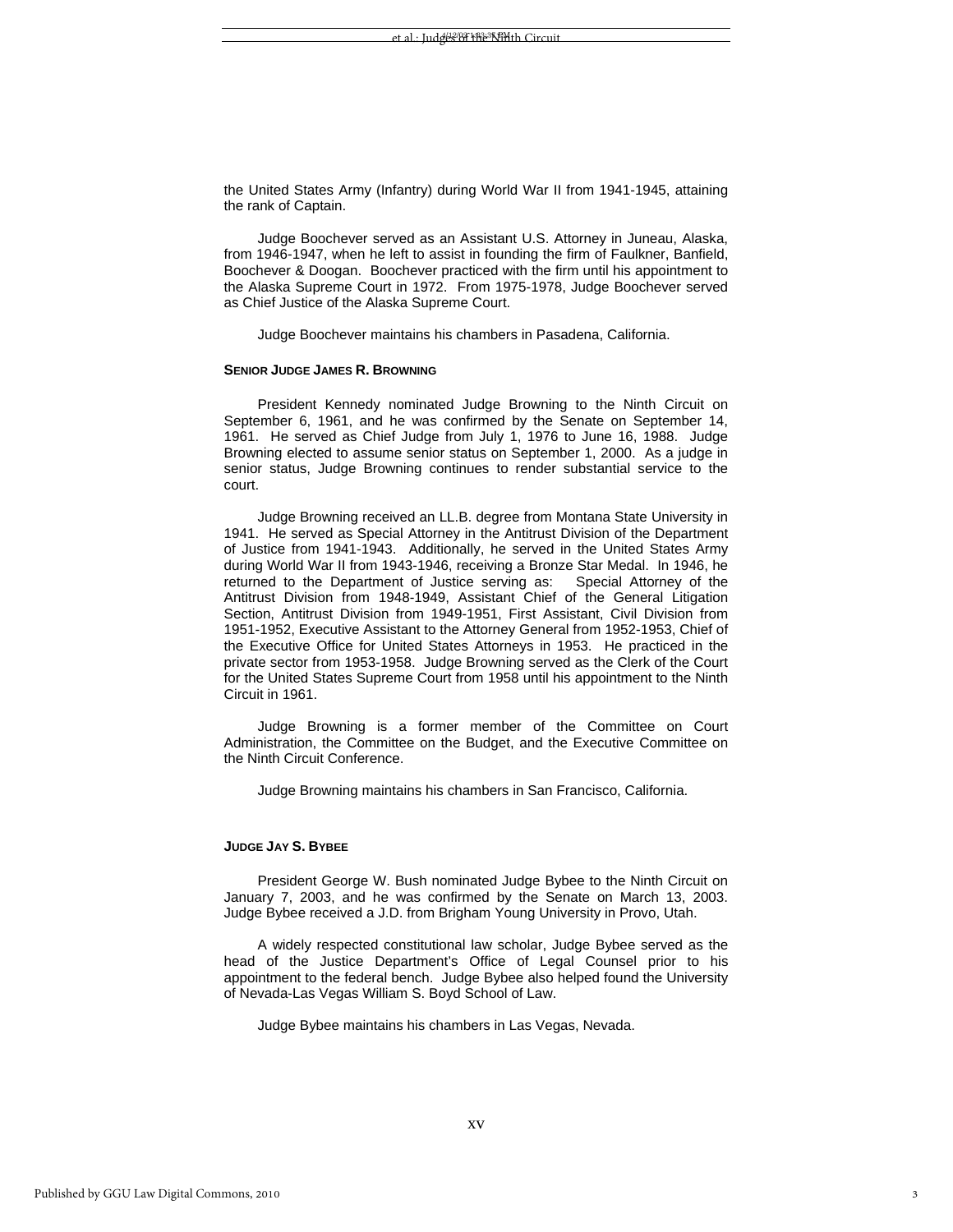## **JUDGE CONSUELO M. CALLAHAN**

President George W. Bush nominated Judge Callahan to the Ninth Circuit on February 12, 2003, and she was confirmed by the Senate on May 22, 2003. A graduate of the University of the Pacific's McGeorge School of Law, Judge Callahan joined Judge Kim McLane Wardlaw as the second of two female Hispanic members of the Ninth Circuit.

Judge Callahan was the first woman and the first Hispanic to serve on the San Joaquin County Superior Court. She was elevated to the Third District Court of Appeal in 1996, where she served until her appointment to the Ninth Circuit in 2003.

Judge Callahan maintains her chambers in Sacramento, California.

# **SENIOR JUDGE WILLIAM C. CANBY, JR.**

President Carter nominated Judge Canby to the Ninth Circuit on April 2, 1980, and he was confirmed by the Senate on May 21, 1980. On May 23, 1996, Judge Canby assumed Senior Judge status. After graduating Phi Beta Kappa from Yale University in 1953, Judge Canby received an LL.B. from the University of Minnesota Law School in 1956. He served in the Air Force as an Assistant Staff Judge Advocate from 1956-1958, attaining the rank of First Lieutenant. After his discharge, Judge Canby joined Oppenheimer, Hodgson, Brown, Beer & Wolf in St. Paul, Minnesota, where he practiced until 1962. From 1962-1964, Judge Canby worked as the Director for the Peace Corps in Ethiopia and as the Director for the Peace Corps in Uganda from 1964-1966. He also served as Special Assistant to U.S. Senator Walter Mondale in 1966.

Judge Canby served as a Professor of Law at Arizona State University from 1967-1980, and at Makerere University in Kampala, Uganda, from 1970-1971 as a Fulbright Scholar. He was a board member of the Central Arizona Coalition for the Right to Choose from 1976-1980.

Judge Canby maintains his chambers in Phoenix, Arizona.

# **JUDGE RICHARD R. CLIFTON**

President George W. Bush nominated Judge Clifton to the Ninth Circuit on September 4, 2001, and he was confirmed by the Senate on July 18, 2002. Judge Clifton received his A.B. from Princeton University in 1972, and his J.D. from Yale Law School in 1975.

After law school, Judge Clifton clerked for the Honorable Judge Herbert Y.C. Choy of the Ninth Circuit. Judge Clifton went on to serve as an Adjunct Professor at the University of Hawaii, Richardson School of Law.

Judge Clifton maintains his chambers in Honolulu, Hawaii.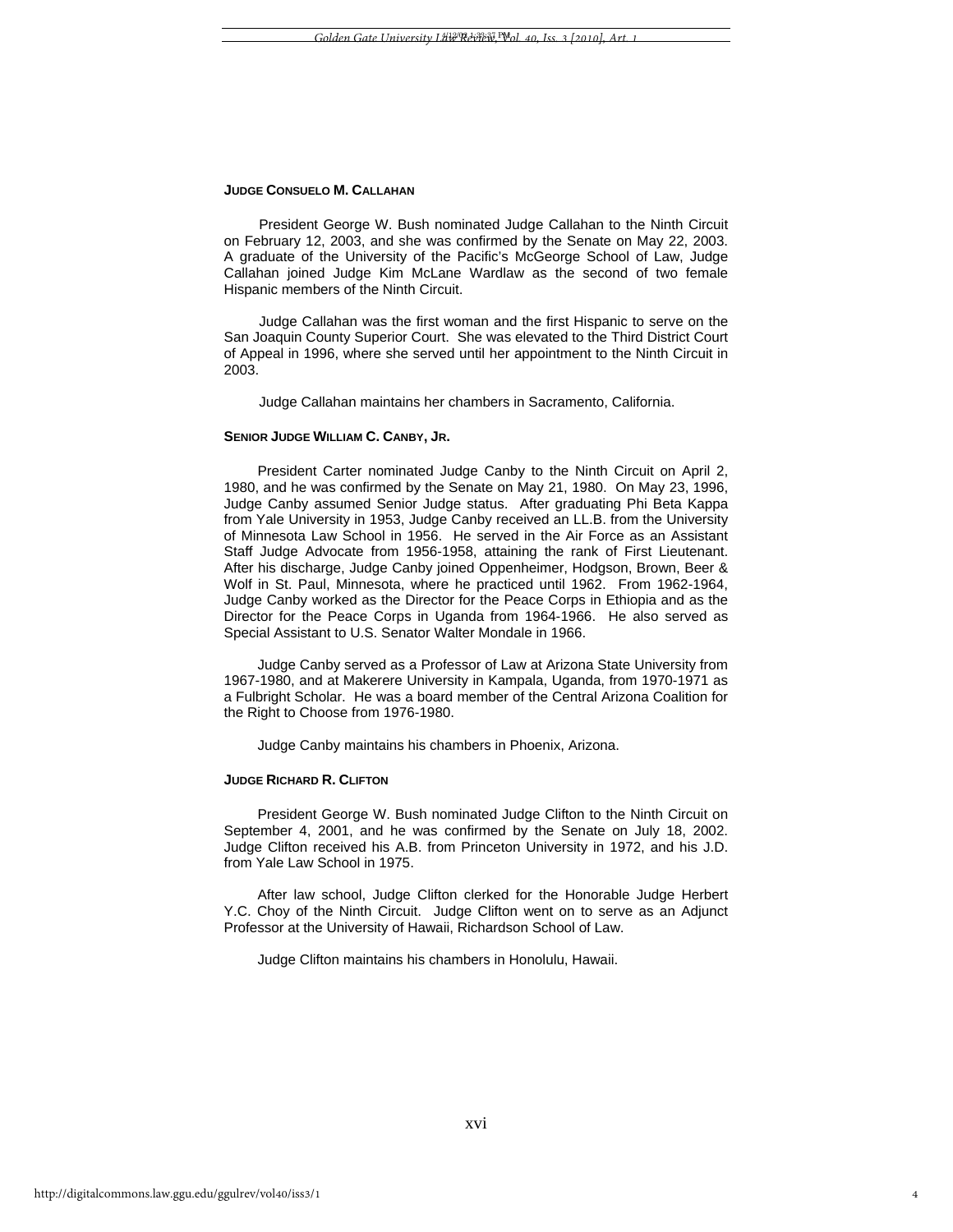## **SENIOR JUDGE JOSEPH JEROME FARRIS**

President Carter nominated Judge Farris to the Ninth Circuit on July 12, 1979, and he was confirmed by the Senate on September 26, 1979. On March 4, 1995, Judge Farris assumed Senior Judge status. Prior to his appointment, he was a Judge for the Washington State Court of Appeals from 1969-1979, serving as Chief Judge for the Washington State Court of Appeals from 1976-1979. Judge Farris also practiced law as a partner with the firm of Farris, Bangs & Horowitz from 1958-1969.

Judge Farris is the chairman of the Ninth Circuit Statistics Committee and a member of the Ninth Circuit Judicial Conference Executive Committee. Additionally, he is a member of the Appellate Judges Conference Delegate to the JAD Council. Judge Farris was a member of the Washington Child and Welfare Advisory Committee, the King County Youth Commission, and the King County Mental Health and Mental Retardation Board.

Judge Farris maintains his chambers in Seattle, Washington.

#### **SENIOR JUDGE FERDINAND F. FERNANDEZ**

President George H.W. Bush nominated Judge Fernandez to the Ninth Circuit on February 28, 1989, and he was confirmed by the Senate on May 18, 1989. He assumed senior status on June 1, 2002. Judge Fernandez received his B.S. in 1958 and his J.D. in 1962 from the University of Southern California. After law school, he obtained an LL.M. from Harvard Law School in 1963.

Judge Fernandez practiced in the private sector from 1964-1980. He specialized in probate and estate planning, was a certified tax specialist, and occasionally handled criminal appellate cases.

From 1980-1985, Judge Fernandez served as a Judge for the San Bernardino Superior Court. Prior to his appointment to the Ninth Circuit, he was a United States District Court Judge in California from 1985 to 1989.

Judge Fernandez maintains his chambers in Pasadena, California.

#### **JUDGE RAYMOND C. FISHER**

President Clinton nominated Judge Fisher to the Ninth Circuit on March 15, 1999, and he was confirmed by the Senate on October 5, 1999. Judge Fisher is a graduate of the University of California at Santa Barbara and Stanford Law School. After law school, Judge Fisher clerked for Supreme Court Justice William Brennan and Circuit Judge J. Skelly Wright of the United States Court of Appeals for the District of Columbia Circuit.

He practiced at Tuttle and Taylor in Los Angeles from 1968-1988, when he left to become a founding partner of Heller, Ehrman, White and McAuliffe. He served as president of the Los Angeles Police Commission in 1996, and as a Deputy General Counsel for the Independent Commission on the Los Angeles Police Commission. President Clinton appointed Judge Fisher as the Associate Attorney General in 1997.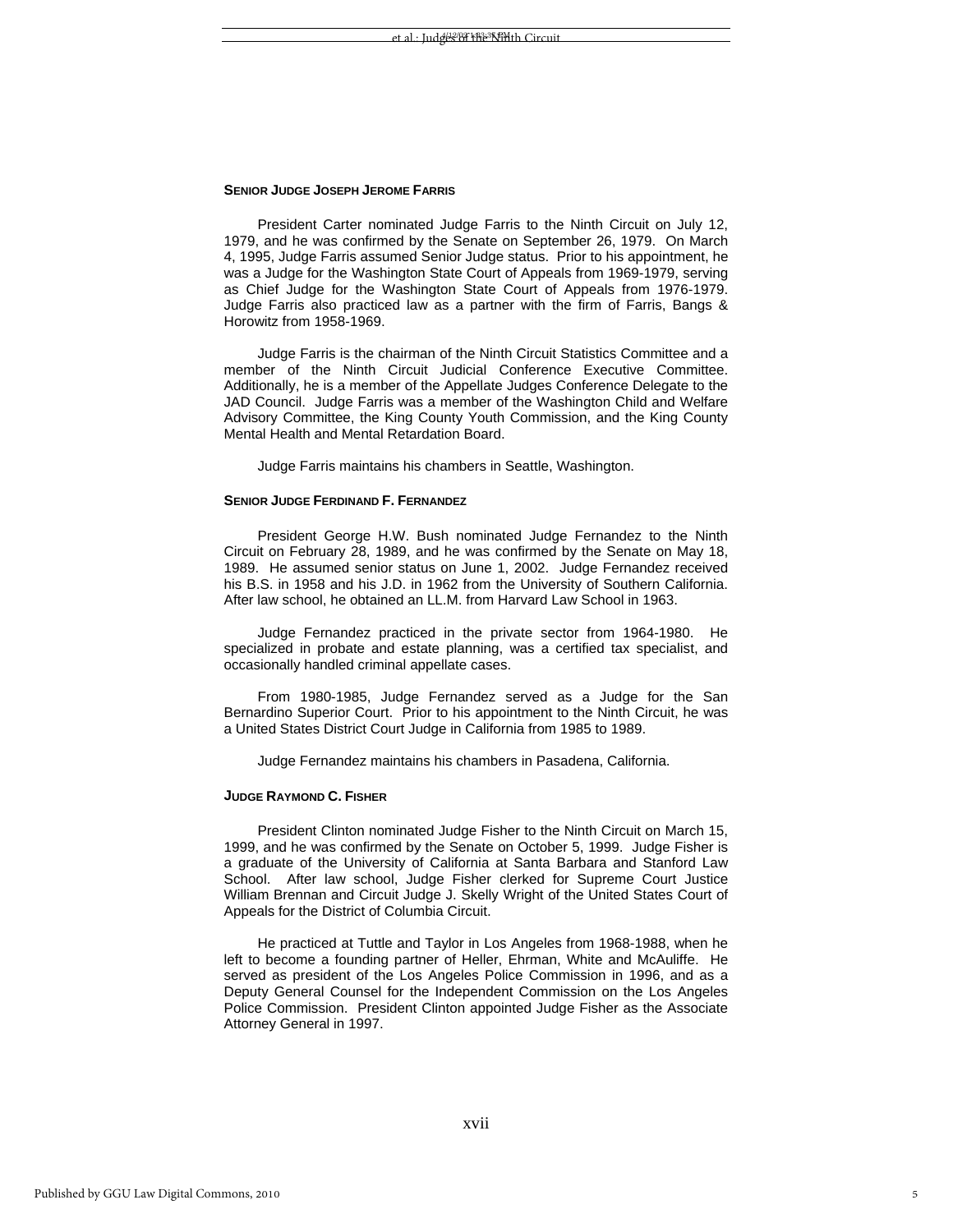Judge Fisher maintains his chambers in Pasadena, California.

#### **SENIOR JUDGE BETTY B. FLETCHER**

President Carter nominated Judge Fletcher to the Ninth Circuit on July 12, 1979, and she was confirmed by the Senate on September 26, 1979. On November 1, 1998, Judge Fletcher assumed Senior Judge status. Judge Fletcher graduated from Stanford University in 1943 with a B.A., and from the University of Washington School of Law in 1956 with an LL.B., Order of the Coif.

Judge Fletcher joined the Seattle firm Preston, Thorgrimson, Ellis & Holman in 1956. Judge Fletcher served as President of the Seattle-King County Bar Association, and as a member of the Washington State Bar Association. Judge Fletcher also served on the Board of Directors for the National Legal Aid and Defenders Association from 1973-1976. In 1972, she was appointed by Governor Dan Evans to the Washington State Women's Council. In 1974, Judge Fletcher served as Co-Chair of the Washington State Committee for Passage of the Equal Rights Amendment. From 1975-1978, she served on the Washington State Bar Association's Board of Governors. From 1978-1979, she was Trustee for the Northwest Women's Law Center.

Judge Fletcher maintains her chambers in Seattle, Washington.

# **JUDGE WILLIAM A. FLETCHER**

President Clinton nominated Judge William Fletcher, son of Senior Judge Betty Fletcher, to the Ninth Circuit on January 7, 1997, and he was confirmed by the Senate on October 8, 1998. Judge Fletcher received a B.A. from Harvard University and attended Oxford University as a Rhodes Scholar. He received his J.D. from Yale Law School in 1975.

Judge Fletcher clerked for United States District Court Judge Stanley Weigel and for United States Supreme Court Justice William Brennan, Jr. After his clerkships, Judge Fletcher became a law professor at the University of California at Berkeley, Boalt Hall School of Law in 1977, where he taught courses on constitutional law, civil procedure, and federal law. In 1992, Judge Fletcher received the University of California at Berkeley Distinguished Teaching Award.

Judge Fletcher maintains his chambers in San Francisco, California.

# **SENIOR JUDGE ALFRED T. GOODWIN**

President Nixon nominated Judge Goodwin to the Ninth Circuit on November 3, 1971, and he was confirmed by the Senate on November 23, 1971. Judge Goodwin assumed Senior Judge status on January 31, 1991. Judge Goodwin graduated from the University of Oregon with a B.A. in 1947 and a J.D. in 1951 (Order of the Coif). He served in the United States Army from 1942- 1946.

He was a Circuit Judge for the Second Judicial District of Oregon from 1955-1960, an Associate Justice of the Oregon Supreme Court from 1960-1969, and a United States District Judge for the District of Oregon from 1969-1971. In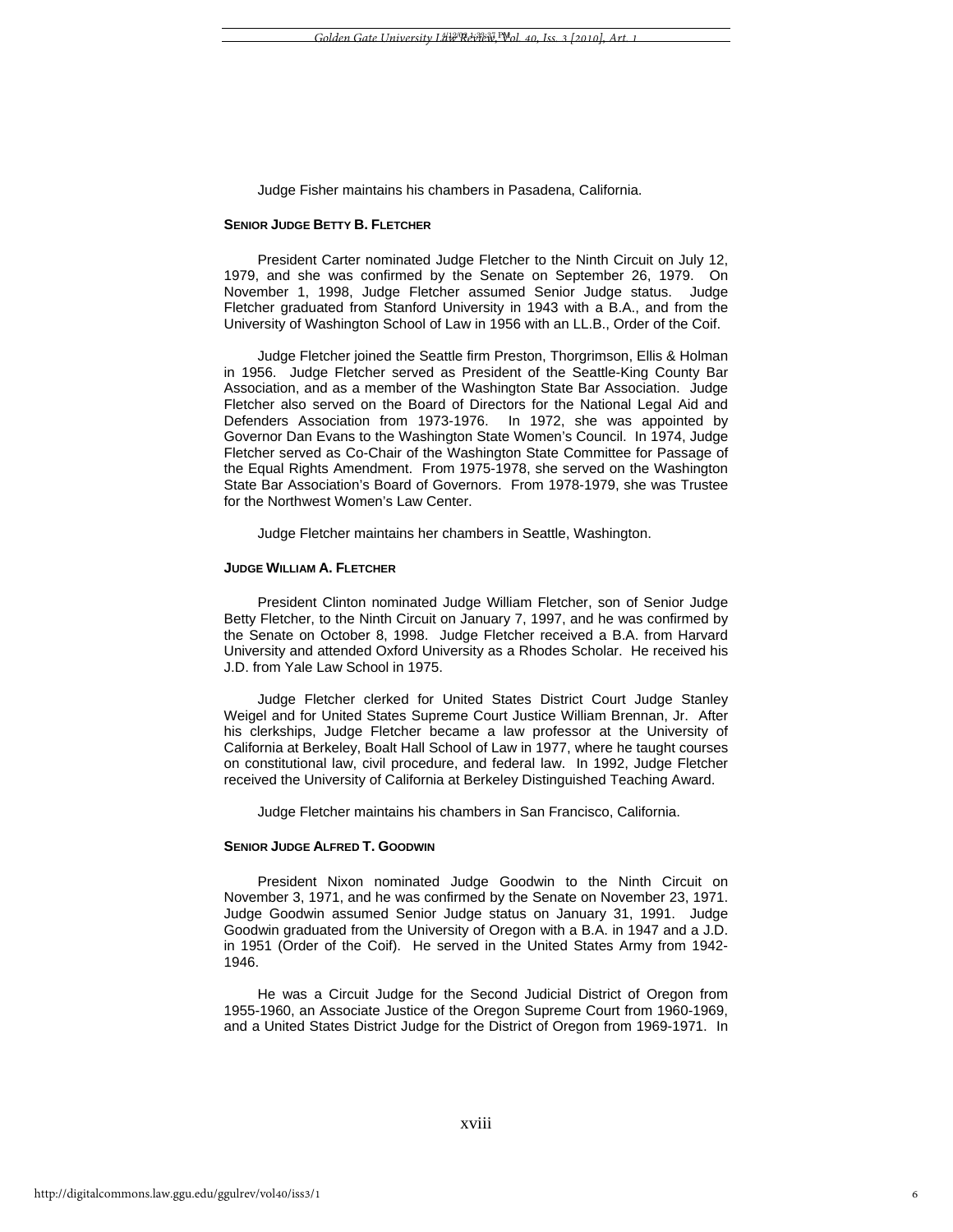1977, he was appointed to the Judicial Conference Committee on Court Administration. He served as Chief Judge of the Ninth Circuit from 1988 until assuming senior status in 1991.

Judge Goodwin maintains his chambers in Pasadena, California.

# **JUDGE RONALD M. GOULD**

President Clinton nominated Judge Gould to the Ninth Circuit on January 26, 1999, and he was confirmed by the Senate on November 17, 1999. Judge Gould graduated from the University of Pennsylvania in 1968, and received his J.D. from the University of Michigan in 1973. After graduation, Judge Gould clerked for the Honorable Wade McCree of the United States Court of Appeals for the Sixth Circuit and for United States Supreme Court Justice Potter Stewart from 1974-1975.

From 1975 until 1999, Judge Gould practiced law with Perkins Coie, LLP in Seattle, Washington. Judge Gould was a visiting Professor at the University of Washington School of Law from 1986-1989, and a member of the Board of Governors, Washington State Bar Association, where he served as President from 1994-1995.

Judge Gould maintains his chambers in Seattle, Washington.

# **JUDGE SUSAN P. GRABER**

President Clinton nominated Judge Graber to the Ninth Circuit on July 30, 1997, and she was confirmed by the Senate on March 17, 1998. Judge Graber completed her undergraduate studies at Wellesley College in 1969 and received her J.D. from Yale Law School in 1972. After graduating from Yale Law School, Judge Graber practiced law as an Assistant Attorney General in the New Mexico Bureau of Revenue for two years. For the next fourteen years, she practiced in the private sector. In 1986, she was awarded the Founders Award from Pro Bono Service for the Northwest Women's Law Center. She served as the Presiding Judge of Department 3 at the Oregon Court of Appeals from 1988- 1990 and as an Associate Justice on the Oregon Supreme Court from 1990- 1998.

Judge Graber maintains her chambers in Portland, Oregon.

#### **SENIOR JUDGE CYNTHIA H. HALL**

President Reagan nominated Judge Hall to the Ninth Circuit on August 1, 1984, and she was confirmed by the Senate on October 3, 1984. On August 31, 1997, Judge Hall assumed Senior Judge status. Judge Hall graduated from Stanford University with an A.B. in 1951, and an LL.B. in 1954. She served in the United States Naval Reserve from 1951-1953, attaining the rank of Lieutenant (junior grade). After graduation, she clerked for Ninth Circuit Judge Richard Chambers until 1955, when she returned to school to obtain her LL.M. in Taxation from New York University Law School.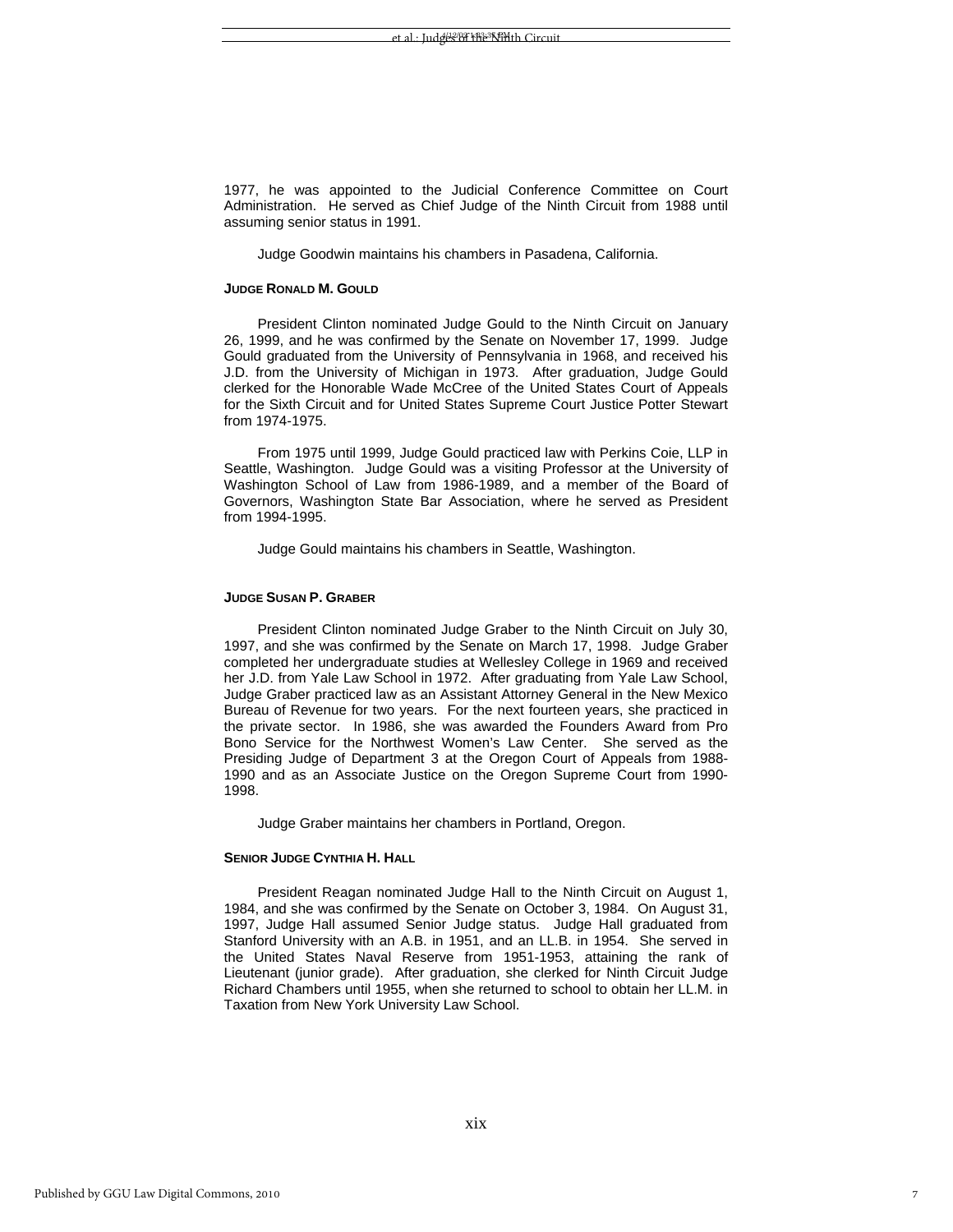She served as a trial attorney with the Justice Department's Tax Division from 1960-1964. She then served as an attorney-adviser in the Treasury Department's Office of Tax Legislative Counsel from 1964-1966. She helped to form the firm of Brawerman & Holcomb of Beverly Hills in 1966, where she practiced law until her first judicial appointment in 1972. Judge Hall served as a judge for the United States Tax Court from 1972-1981 and as a judge for the United States District Court for the Central District of California from 1981-1984.

Judge Hall maintains her chambers in Pasadena, California.

#### **JUDGE MICHAEL DALY HAWKINS**

President Clinton nominated Judge Hawkins to the Ninth Circuit on July 13, 1994, and he was confirmed by the Senate on September 15, 1994. He received his B.A. in 1967 and J.D. in 1970 from Arizona State University and an LL.M. from the University of Virginia in 1998. Judge Hawkins served in the United States Marine Corps from 1970-1973, attaining the rank of Captain. He joined the firm of Daughton, Feinstein and Wilson in 1973, where he practiced until 1976. He then served as U.S. Attorney in Phoenix from 1977-1980. After his tenure as U.S. Attorney, he returned to the private sector, where he practiced law until his appointment to the Ninth Circuit.

Judge Hawkins maintains his chambers in Phoenix, Arizona.

#### **SENIOR JUDGE PROCTER HUG, JR.**

President Carter nominated Judge Hug to the Ninth Circuit on August 29, 1977, and he was confirmed by the Senate on September 15, 1977. He held the post of Chief Judge for the Ninth Circuit from March 1, 1996 until December 1, 2000. He assumed senior status on January 1, 2002. Judge Hug was born in Reno, Nevada on March 11, 1931. He served in the United States Navy from 1954-1955, attaining the rank of Lieutenant Junior Grade. In 1953, Judge Hug received his B.S. degree from the University of Nevada. In 1958, he received his J.D. from Stanford University.

After law school, Judge Hug returned to Reno and founded the law firm, Springer, McKissick & Hug. In 1963, he joined another Reno firm, Woodburn, Wedge, Blakey, Folsom & Hug, where he practiced until 1977. From 1969-1972, Hug held a position on the University of Nevada's Board of Regents. He later served as the University's general counsel. Judge Hug served as Deputy Attorney General from 1972-1976.

Judge Hug was the Nevada State Delegate to the American Bar Association's House of Delegates from 1971-1978, and served on the Board of Governors from 1976-1978. Additionally, he was the Director of the American Judicative Society from 1975-1978. In 1977, Judge Hug served one year on the National Judicial College Board of Directors. He was also a member of the University of Nevada's Medical School Board of Visitors. From 1980-1982, Judge Hug was a member of the Stanford Board of Visitors and a member of the American Law Institute, and chaired its Ninth Circuit Education Committee from 1983-1987.

Judge Hug maintains his chambers in Reno, Nevada.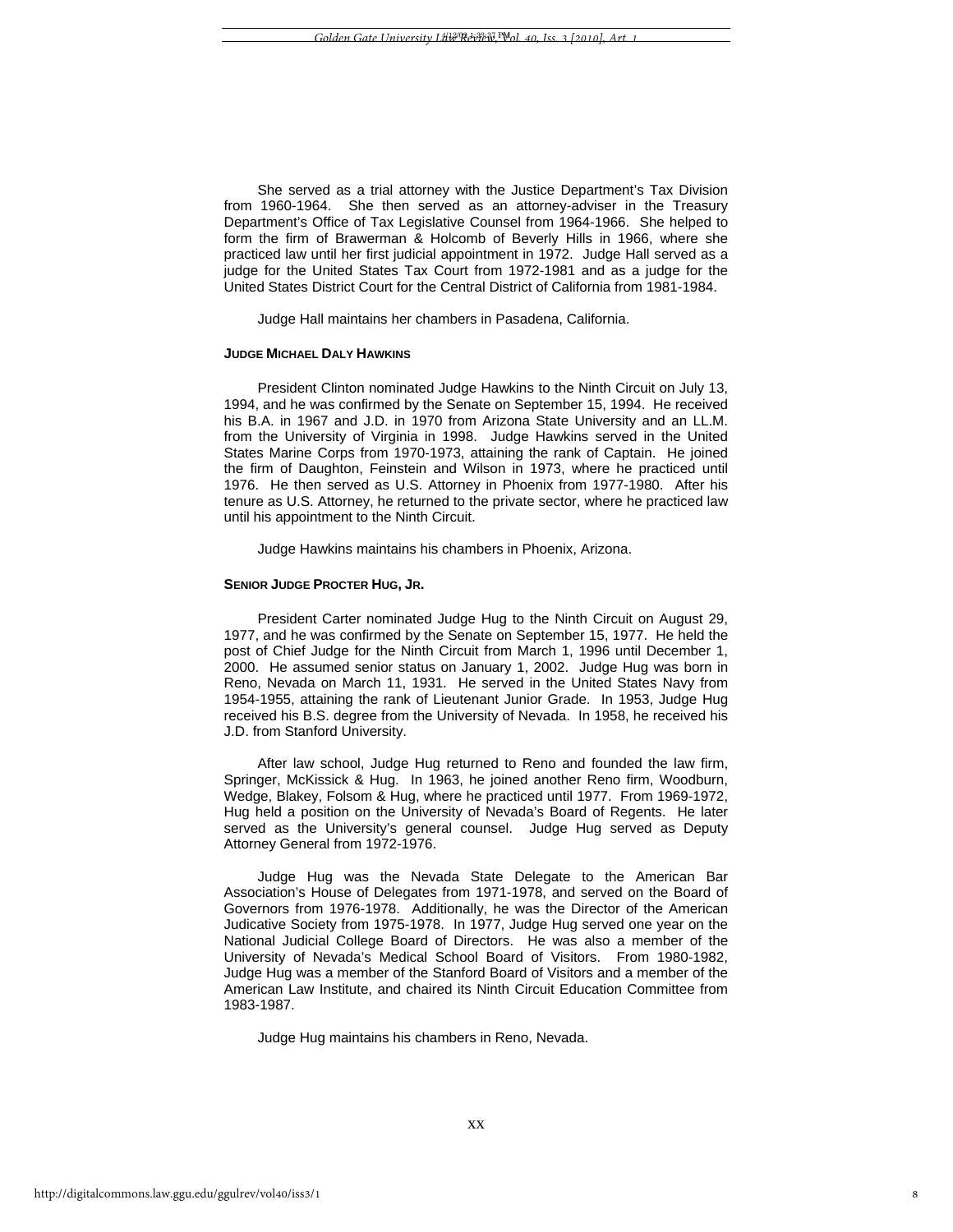### **JUDGE SANDRA S. IKUTA**

President George W. Bush nominated Judge Ikuta to the Ninth Circuit on February 8, 2006, and she was confirmed by the Senate on June 19, 2006. She graduated with an A.B. from the University of California, Berkeley, in 1976. She achieved an M.S. from Columbia University in 1978, and graduated from UCLA Law School in 1988. Thereafter, she clerked for Hon. Alex Kozinski, U.S. Court of Appeals for the Ninth Circuit, from 1988-1989, and later clerked for Associate Justice Sandra Day O'Connor of the Supreme Court of the United States from 1989 to 1990. She worked in private practice in California from 1990-2004, and served as Deputy Secretary and General Counsel for the California Resources Agency from 2004-2006.

Judge Ikuta maintains her chambers in Pasadena, California.

# **JUDGE ANDREW J. KLEINFELD**

President George H.W. Bush nominated Judge Kleinfeld to the Ninth Circuit on May 23, 1991, and he was confirmed by the Senate on September 12, 1991. Judge Kleinfeld graduated from Harvard Law School in 1969 after completing his undergraduate work at Wesleyan University. Prior to his judicial appointment to the Ninth Circuit, Judge Kleinfeld was a United States District Judge in Alaska. From 1971-1986, Judge Kleinfeld practiced in the private sector, specializing in insurance defense and personal injury litigation. He also served as a United States District Court Magistrate Judge for the Alaska District Court from 1971- 1974. He intends to assume Senior Judge status on June 12, 2010.

Judge Kleinfeld maintains his chambers in Fairbanks, Alaska.

# **SENIOR JUDGE EDWARD LEAVY**

President Reagan nominated Judge Leavy to the Ninth Circuit on February 2, 1987, and he was confirmed by the Senate on March 20, 1987. He assumed Senior Judge status on May 19, 1997. He graduated from the University of Portland where he received an A.B. in 1950, and received an LL.B. from the University of Notre Dame in 1953.

Judge Leavy served as District Court Judge for Lane County in Eugene, Oregon from 1957-1961, Circuit Judge for Lane County District Court from 1961- 1976, United States Magistrate Judge for the United States District Court in Portland, Oregon from 1976-1984, and United States District Court Judge in Oregon from 1984-1987.

Judge Leavy maintains his chambers in Portland, Oregon.

### **JUDGE M. MARGARET MCKEOWN**

President Clinton nominated Judge McKeown to the Ninth Circuit on January 7, 1997, and she was confirmed by the Senate on March 27, 1998. She graduated from the University of Wyoming in 1972 with her B.A., and in 1975 earned her J.D. from Georgetown University. While at Georgetown, she clerked for Judge David Norman, Superior Court of the District of Columbia, Washington,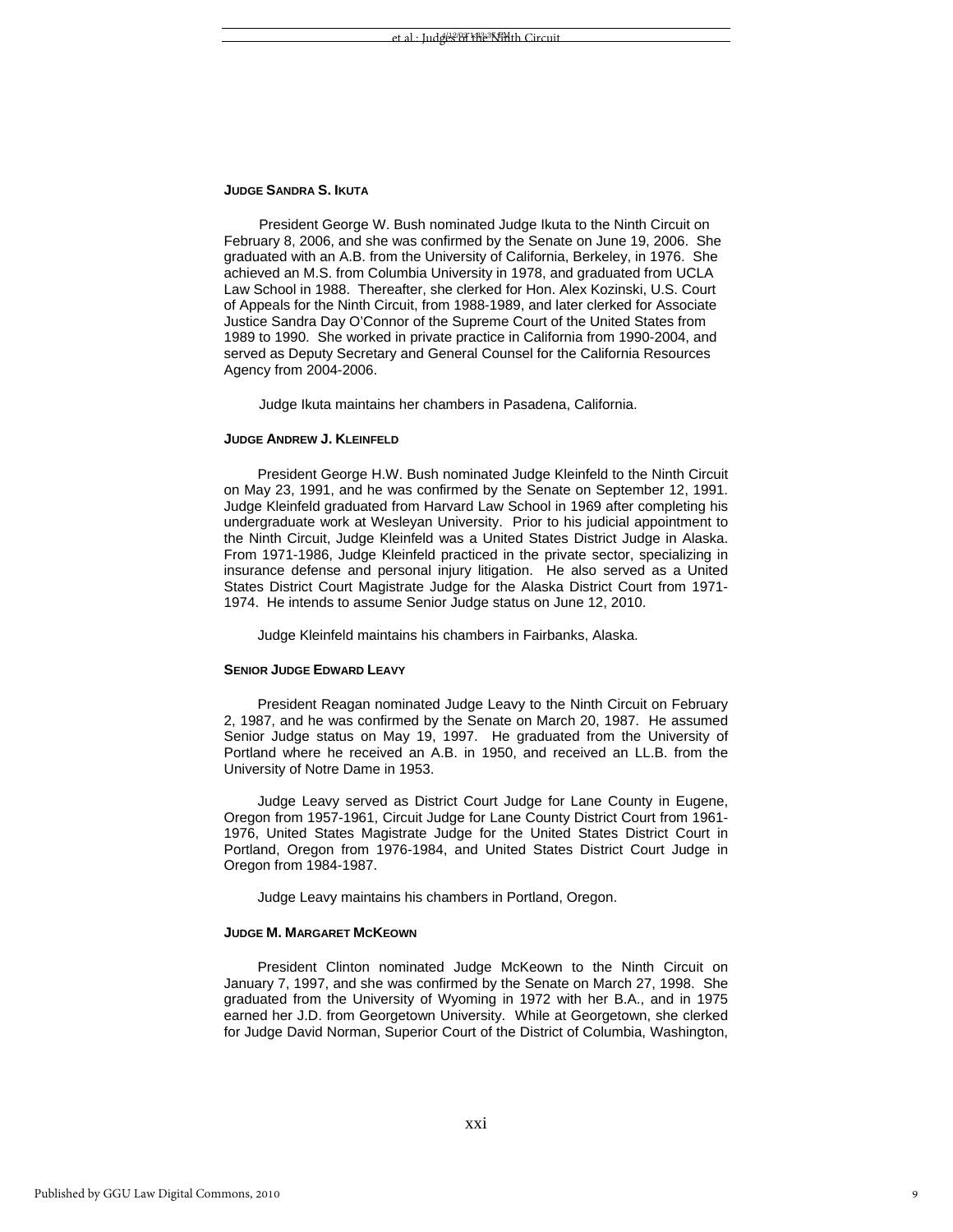D.C. After graduation, Judge McKeown worked with the law firm of Perkins Coie from 1975-1988, first as an associate and eventually as a partner.

Judge McKeown maintains her chambers in San Diego, California.

#### **SENIOR JUDGE DOROTHY WRIGHT NELSON**

President Carter nominated Judge Nelson to the Ninth Circuit on September 28, 1979, and she was confirmed by the Senate on December 19, 1979. Judge Nelson assumed Senior Judge status on January 1, 1995. She received her A.B. in 1950 and her J.D. in 1953 from the University of California at Los Angeles. In 1956, she received an LL.M. from the University of Southern California. Judge Nelson is a member of Phi Beta Kappa and Order of the Coif.

Upon being admitted to practice law in California in 1954, Judge Nelson began her career at the University of Southern California as a Research Associate Fellow. She continued to work for the University as an Instructor in 1957, Assistant Professor from 1958-1961, Associate Professor from 1961-1967, Associate Dean from 1965-1967, Professor in 1967, and Dean from 1967-1980. In 1967, Judge Nelson was named Law Alumnus of the Year by the University of California.

Judge Nelson maintains her chambers in Pasadena, California.

# **SENIOR JUDGE THOMAS G. NELSON**

President George H.W. Bush nominated Judge Nelson to the Ninth Circuit on July 18, 1990, and he was confirmed by the Senate on October 12, 1990. Judge Nelson assumed senior status on November 14, 2003. After graduating from the University of Idaho Law School in 1962, Judge Nelson served in the Idaho Air National Guard from 1962-1968.

Judge Nelson served as an Assistant Attorney General for the State of Idaho from 1963-1965. In 1965, he joined the firm of Parry, Robertson and Daly in Twin Falls, where he practiced until 1979. He then practiced with Nelson, Rosholt, Robertson, Tolman and Tucker until his appointment to the Ninth Circuit in 1990.

Judge Nelson maintains his chambers in Boise, Idaho.

# **SENIOR JUDGE JOHN T. NOONAN JR.**

President Reagan nominated Judge Noonan to the Ninth Circuit on October 16, 1985, and he was confirmed by the Senate on December 16, 1985. He assumed Senior Judge status on December 27, 1996. Judge Noonan graduated from Harvard University with his B.A. in 1946 and an LL.B. in 1954. During that time he attended Catholic University of America where he received his M.A. in 1949 and a Ph.D. in 1951. Judge Noonan served on the National Security Council Special Staff in 1954-1955, and practiced with Herrick and Smith in Boston, Massachusetts from 1955-1960. He also served as Chairman of the Brookline Redevelopment Authority from 1958-1962, was a member of the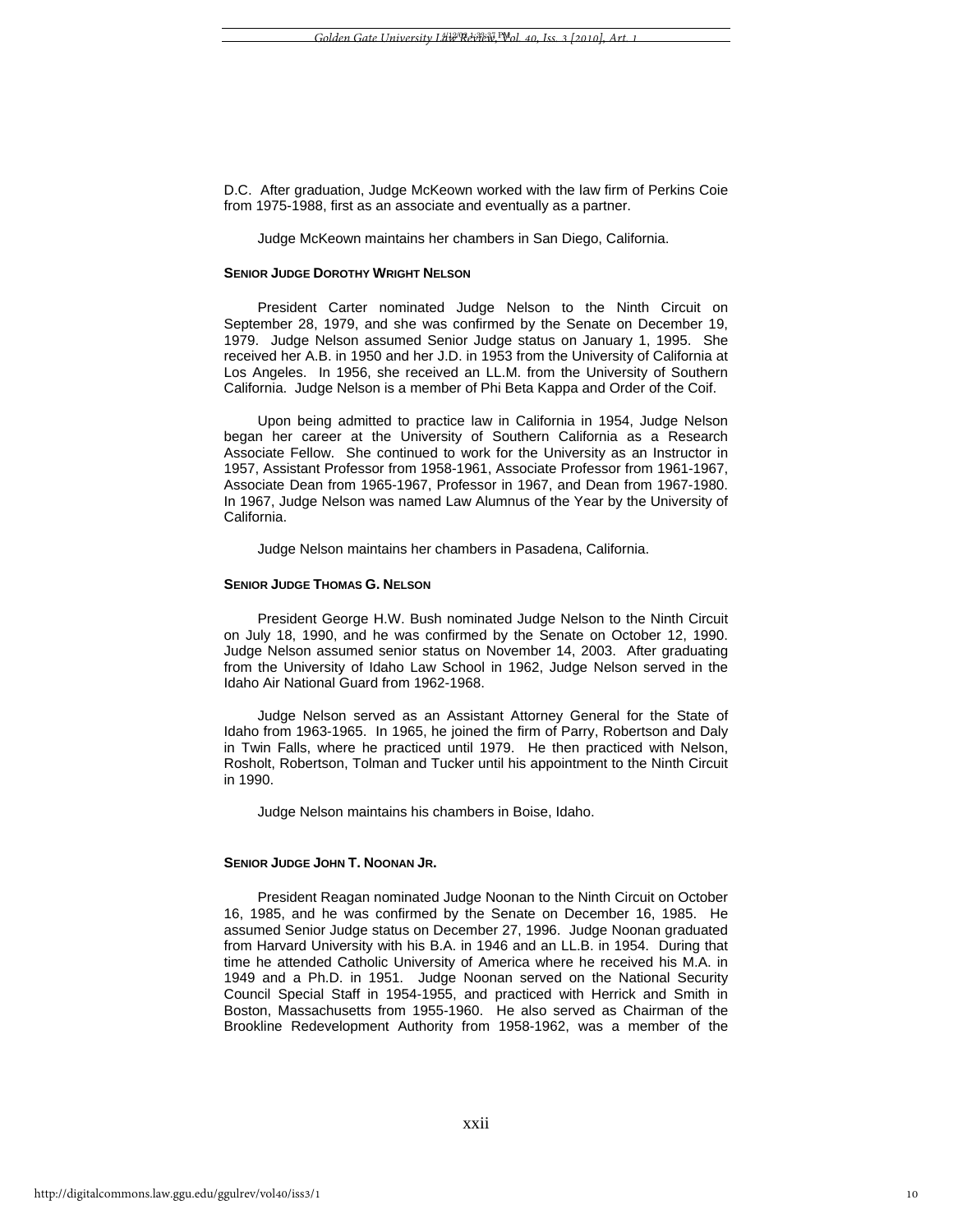Presidential Commission on Population and the American Future in 1972, a consultant for the National Institute of Health in 1973, and a consultant for the National Endowment for the Humanities from 1973-1975.

Judge Noonan was a Professor of Law at the University of California at Berkeley, Boalt Hall School of Law, from 1966-1986. He was also a Professor of Law at Notre Dame University School of Law, and a Visiting Professor of Law at Harvard University, Stanford University, Hastings College of the Law, UCLA School of Law, and Southern Methodist University.

Judge Noonan maintains his chambers in San Francisco, California.

# **JUDGE DIARMUID F. O'SCANNLAIN**

President Reagan nominated Judge O'Scannlain to the Ninth Circuit on August 11, 1986, and he was confirmed by the Senate on September 25, 1986. Judge O'Scannlain received a B.A. from St. John's University in 1957, a J.D. from Harvard Law School in 1963, and an LL.M. from the University of Virginia Law School in 1992.

Prior to his appointment to the appellate bench, Judge O'Scannlain served as Deputy Attorney General, Oregon State Department of Justice from 1969- 1971, Commissioner of the Public Utility Commission of Oregon from 1971-1973, and Director of the Oregon State Department of Environmental Quality in Portland from 1973-1974. He was also the Chairman of the Advisory Panel to the United States Secretary of Energy from 1983-1985.

Judge O'Scannlain maintains his chambers in Portland, Oregon.

# **JUDGE RICHARD PAEZ**

President Clinton nominated Judge Paez to the Ninth Circuit on January 26, 1996, and he was confirmed by the Senate on March 9, 2000. Judge Paez graduated from Brigham Young University in 1969, and received a J.D. from the University of California at Berkeley, Boalt Hall School of Law, in 1972.

After law school, Judge Paez spent several years in the public interest sector with California Rural Legal Assistance from 1972-1974, the Western Center on Law and Poverty in Los Angeles from 1974-1976, and the Legal Aid Foundation of Los Angeles from 1976-1981. In 1981, he was appointed to the Los Angeles Municipal Court. In 1994, President Clinton appointed him to the United States District Court for the Central District of California, where he served until his appointment to the Ninth Circuit.

Judge Paez maintains his chambers in Pasadena, California.

#### **JUDGE HARRY PREGERSON**

President Carter nominated Judge Pregerson to the Ninth Circuit on August 28, 1979, and he was confirmed by the Senate on October 31, 1979. He completed his undergraduate studies at the University of California at Los Angeles in 1947, and in 1950 he received an LL.B. from University of California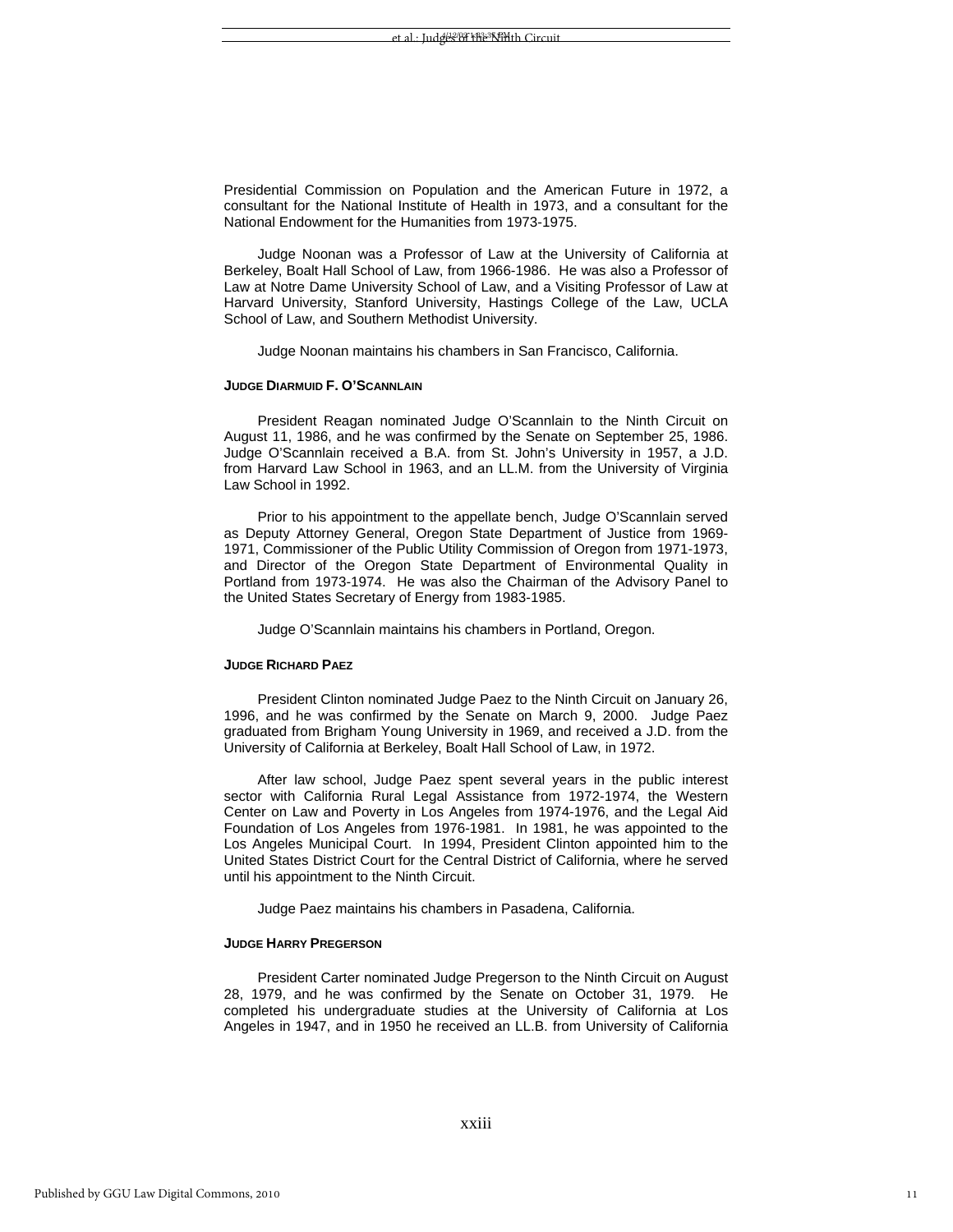at Berkeley, Boalt Hall School of Law. Judge Pregerson earned a Purple Heart in Okinawa while in the Marine Corps, in which he served from 1944-1946.

Judge Pregerson practiced in the private sector in Van Nuys, California from 1953-1965. He has served as a Municipal and Superior Court Judge in Los Angeles from 1965-1967, and as a District Court Judge for the Central District of California from 1967 until his appointment to the Ninth Circuit in 1979.

Judge Pregerson maintains his chambers in Woodland Hills, California.

#### **JUDGE JOHNNIE B. RAWLINSON**

President Clinton nominated Judge Rawlinson to the Ninth Circuit on February 22, 2000, and she was confirmed by the Senate on July 21, 2000. With this appointment, Judge Rawlinson became the first African-American woman to serve on the Ninth Circuit Court of Appeals.

Judge Rawlinson graduated summa cum laude in 1974 from North Carolina Agricultural and Technical State University, where she received a B.S. in Psychology. In 1979, she graduated from the University of Pacific, McGeorge School of Law, with distinction.

Prior to taking the bench, Judge Rawlinson spent 18 years with the Office of the District Attorney in Las Vegas, Nevada. First, she served as Deputy district attorney from 1980-1989, then as Chief deputy district attorney from 1989-1995, and finally as Assistant district attorney, where she supervised the Civil, Family Support and Administrative divisions from 1995-1998. From 1998 to 2000, Judge Rawlinson was a United States District Court Judge for the District of Nevada.

Judge Rawlinson maintains her chambers in Las Vegas, Nevada.

#### **JUDGE STEPHEN R. REINHARDT**

President Carter nominated Judge Reinhardt to the Ninth Circuit on November 30, 1979, and he was confirmed by the Senate on September 11, 1980. Judge Reinhardt received a B.A. from Pomona College in 1951 and an LL.B. from Yale University in 1954. From 1954-1956, he held the rank of First Lieutenant in the United States Air Force.

Judge Reinhardt practiced law with the Los Angeles firm Fogel, Julber, Reinhardt and Rothschild from 1960-1980. He served on the United States Commission on Civil Rights from 1962-1973, as President of the Los Angeles Recreation and Parks Commission from 1974-1975, and on the Los Angeles Police Commission from 1975-1978. From 1979-1984, he was a member of the Olympic Organizing Committee for the 1984 Olympic Games in Los Angeles.

Judge Reinhardt maintains his chambers in Los Angeles, California.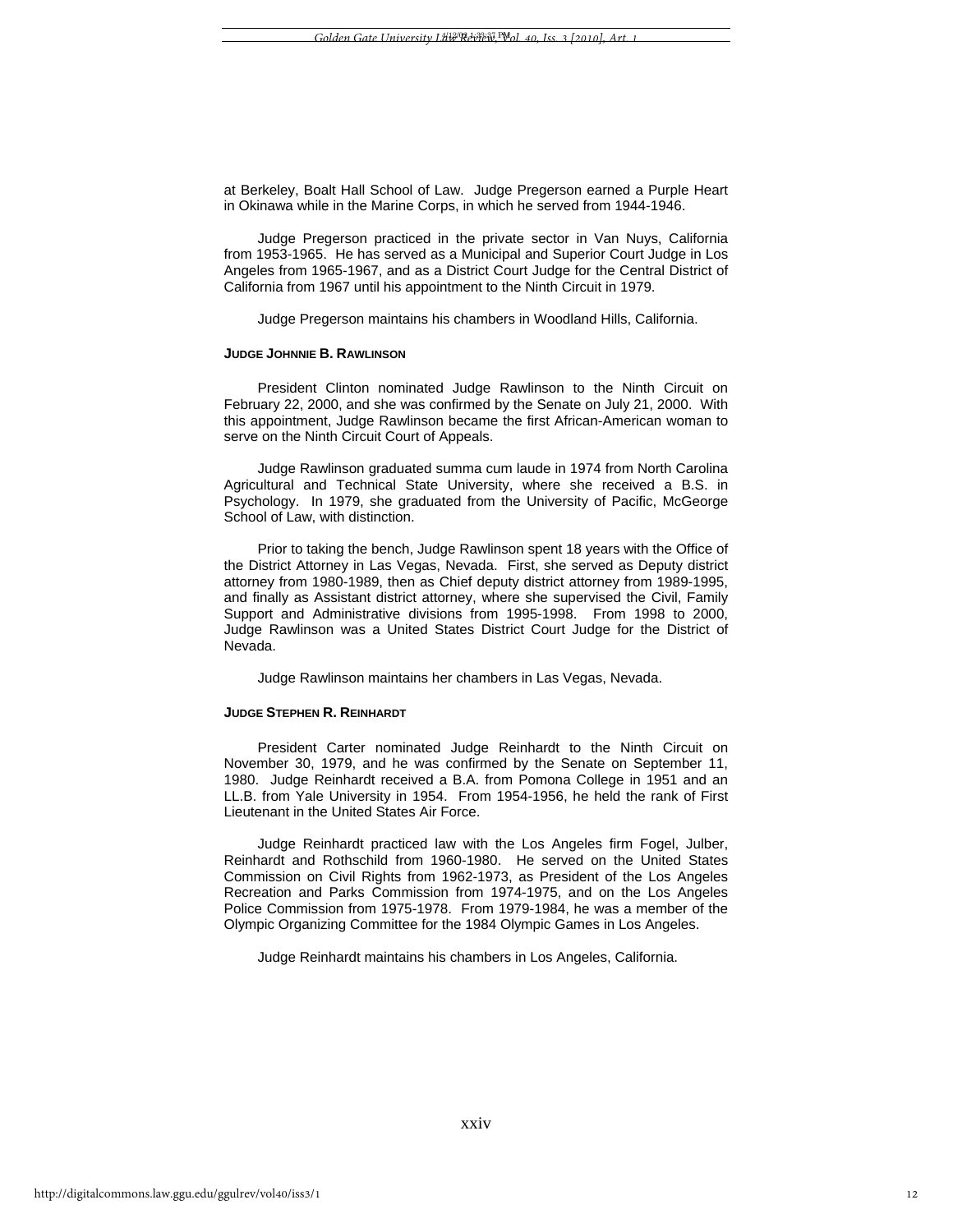### **JUDGE PAMELA ANN RYMER**

President George H.W. Bush nominated Judge Rymer to the Ninth Circuit on February 28, 1989, and she was confirmed by the Senate on May 18, 1989. She graduated from Vassar College with an A.B. in 1961, and an LL.B. from Stanford University in 1964. She practiced with the firm of Lillick, McHose, Wheat, Adams & Charles in Los Angeles from 1966-1975. She left the firm in 1975 to begin her own law firm, Toy & Rymer, specializing in antitrust and general business litigation. In 1983, she was appointed by President Reagan to the United States District Court for the Central District of California, where she served until 1989.

She was appointed to the California Postsecondary Education Commission by then-Governor Ronald Reagan in 1974 and was re-appointed by Governor Jerry Brown in 1979. She served as chair from 1980-1984.

Judge Rymer maintains her chambers in Pasadena, California.

# **JUDGE MARY M. SCHROEDER**

President Carter nominated Judge Schroeder to the Ninth Circuit on May 3, 1979, and she was confirmed by the Senate on September 25, 1979. Judge Schroeder graduated from Swarthmore College with a B.A. in 1962 and from the University of Chicago with a J.D. in 1965. At the University of Chicago, she was one of only six women in her law school class. She practiced as a Justice Department trial attorney from 1965-1969. She clerked for Arizona Supreme Court Justice Jesse A. Udall from 1969-1970. Judge Schroeder transferred to the private sector in 1971, working for Lewis and Roca in Phoenix, Arizona until 1975. As a lawyer in Arizona, she chaired the committee that drafted and secured passage of Arizona's first civil rights law. From 1975-1979, Judge Schroeder served on the Arizona Court of Appeals.

Judge Schroeder served as Chief Judge of the Ninth Circuit from 2000- 2007. She was the first female chief judge of the nation's largest circuit.

Judge Schroeder maintains her chambers in Phoenix, Arizona.

#### **JUDGE BARRY G. SILVERMAN**

President Clinton nominated Judge Silverman to the Ninth Circuit on November 8, 1997, and he was confirmed by the Senate on January 28, 1998. Judge Silverman attended Arizona State University, where he received his B.A. in 1973 and his J.D. in 1976. He was the Assistant City Prosecutor in Phoenix, Arizona from 1976-1977, Deputy City Attorney from 1977-1979, and Maricopa County Superior Court Commissioner from 1979-1984. Additionally, he served as a Superior Court Judge in Arizona from 1984-1995. From 1995-1997, he held the position of Magistrate Judge for the United States District Court in Arizona.

Judge Silverman's honors include: the Henry Steven Award, Maricopa County Bar Association in 1991; the Award for Excellence as a Jurist, Family Law Committee, Maricopa County Bar Association in 1994; and the Outstanding Alumnus Award, Arizona State University in 1995.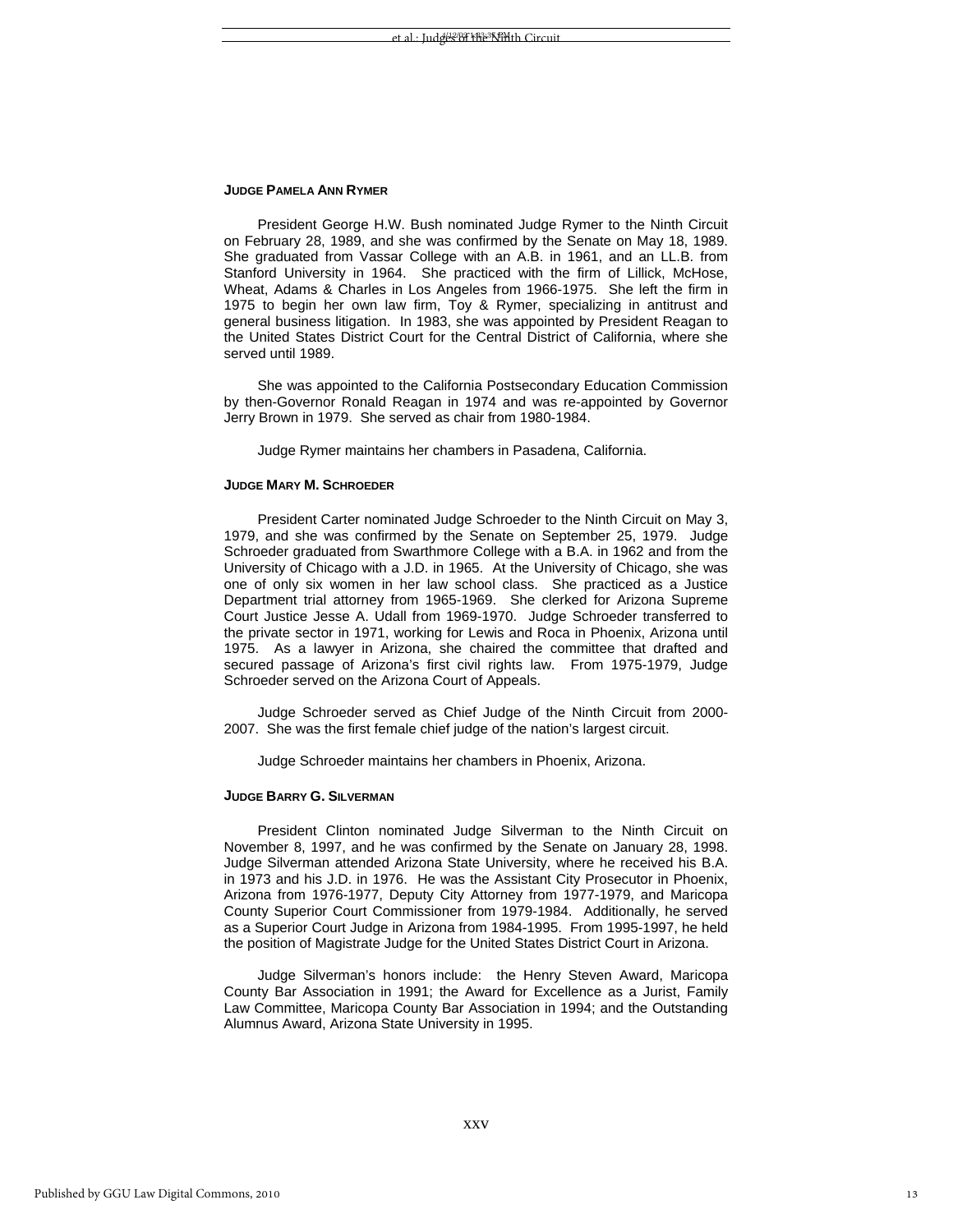Judge Silverman maintains his chambers in Phoenix, Arizona.

#### **SENIOR JUDGE OTTO R. SKOPIL**

President Carter nominated Judge Skopil to the Ninth Circuit on June 14, 1979, and he was confirmed by the Senate on September 25, 1979. He assumed Senior Judge status on January 1, 1986. Judge Skopil graduated from Willamette University with a B.A. in 1941 and an LL.B. in 1946. He served in the United States Naval Reserve from 1942-1946.

Judge Skopil practiced with Skopil & Skopil from 1946-1951, and with Williams, Skopil, Miller, Beck & Wyllie from 1951-1972. Additionally, he served as a United States District Judge for the District of Oregon from 1972-1979, acting as Chief Judge from 1976-1979.

Judge Skopil served on the Board of the Federal Judicial Center in 1979. He has served on the Judicial Conference Committee on the Administration of the Federal Magistrates System and the Advisory Committee on Civil Rules.

Judge Skopil maintains his chambers in Portland, Oregon.

# **JUDGE MILAN D. SMITH, JR.**

President George H.W. Bush nominated Judge Smith to the Ninth Circuit on February 14, 2006, and he was confirmed by the Senate on May 16, 2006. Judge Smith earned his B.A. from Brigham Young University and his J.D. from the University of Chicago Law School. He worked in private practice in Los Angeles, California from 1969-2006. He served as President-General Counsel of the Los Angeles State Building Authority from 1983-2006 and as Vice Chairman of the California Fair Employment and Housing Commission from 1987-1991.

Judge Smith maintains his chambers in El Segundo, California.

#### **JUDGE N. RANDY SMITH**

President George W. Bush nominated Judge Smith on January 16, 2007, and he was confirmed by the Senate on February 15, 2007. He graduated from Brigham Young University and J. Reuben Clark School of Law, Brigham Young University. He was Assistant General Counsel for J.R. Simplot Company from 1977-1981 and worked in private practice in Pocatello, Idaho from 1982-1995. He served as an adjunct professor at Boise State University from 1979-1981 and at Idaho State University from 1984 to present. Prior to his appointment to the Ninth Circuit, he served as District Judge for the State of Idaho Sixth Judicial District from 1995-2007.

Judge Smith maintains his chambers in Pocatello, Idaho.

# **JUDGE RICHARD C. TALLMAN**

President Clinton nominated Judge Tallman to the Ninth Circuit on October 20, 1999, and he was confirmed by the Senate on May 24, 2000. Judge Tallman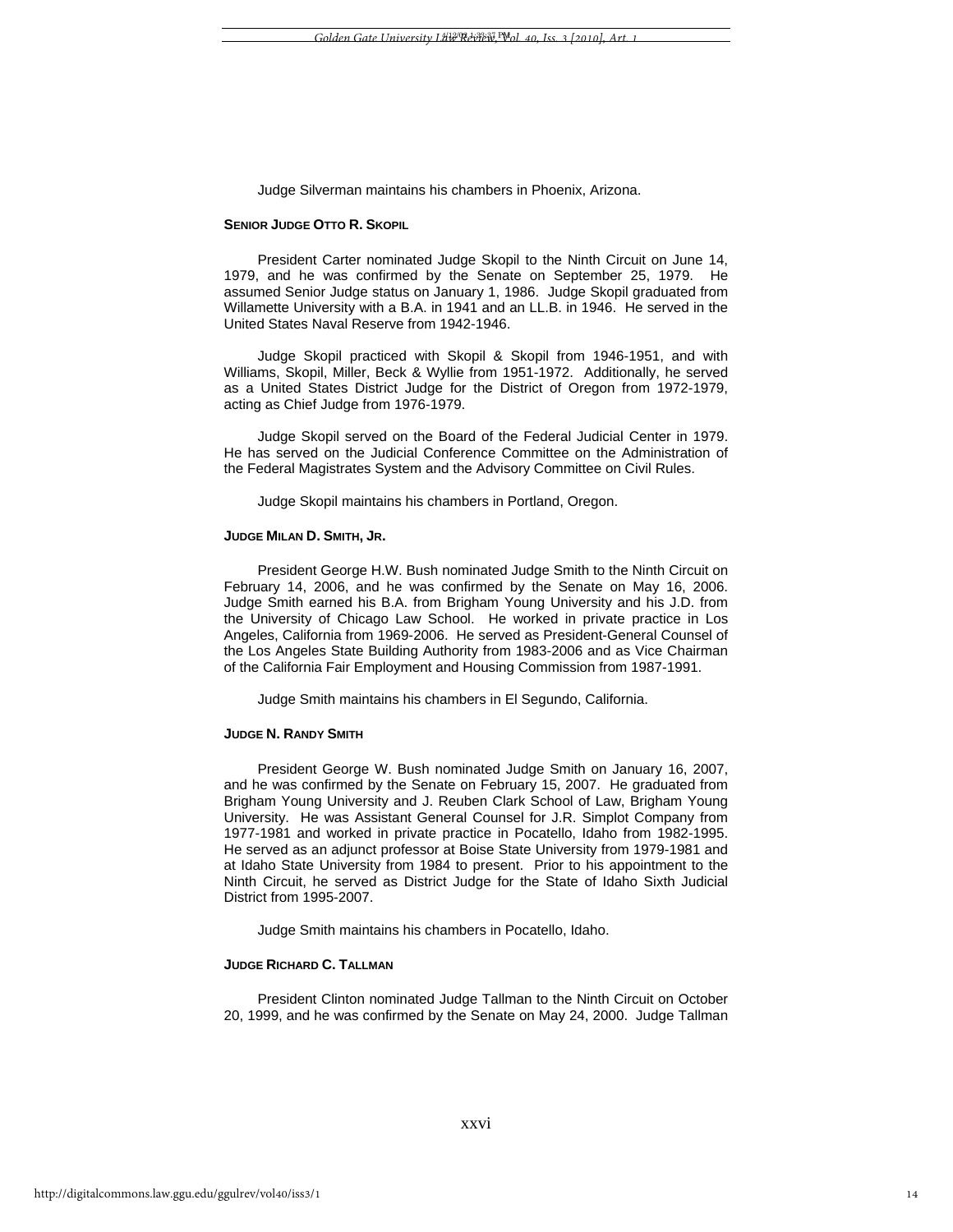graduated from the University of Santa Clara, California and Northwestern School of Law, where he was executive editor of the law review.

After law school, Judge Tallman clerked for United States District Judge Morell E. Sharp in the Western District of Washington. Judge Tallman then worked in the criminal division of the United States Department of Justice in Washington, D.C. as a trial attorney and was later transferred to Seattle as an Assistant U.S. Attorney. In 1983, he entered private practice and served as an associate and later as a partner at Schweppe, Krug, Tausend & Beezer in Seattle. In 1990, he joined Bogle and Gates as chairman of its white collar criminal defense practice group. In 1999, he co-founded Tallman and Severin, which specializes in white collar criminal defense and complex federal commercial litigation.

Judge Tallman has also served as chairman of the Edmonds Community College Foundation Board and general counsel to the Seattle-King County Crime Stoppers. Judge Tallman served as president of the Federal Bar Association in 1995. From 1996-1997, he chaired the Western District of Washington, Ninth Circuit Lawyer Representatives.

Judge Tallman maintains his chambers in Seattle, Washington.

# **SENIOR JUDGE A. WALLACE TASHIMA**

President Clinton nominated Judge Tashima to the Ninth Circuit on April 6, 1995, and he was confirmed by the Senate on January 2, 1996. He assumed senior status on June 30, 2004. He received his B.A. from the University of California at Los Angeles in 1958 and earned an LL.B. degree from Harvard University School of Law in 1961. Judge Tashima served as a Sergeant in the United States Marine Corps in Korea from 1953-1956.

Prior to his appointment to the Ninth Circuit, President Carter appointed Judge Tashima to the United States District Court for the Central District of California, where he served from 1980-1995. Before his time on the bench, Judge Tashima practiced law in the Los Angeles office of Morrison & Foerster from 1977-1980.

Judge Tashima maintains his chambers in Pasadena, California.

#### **JUDGE SIDNEY R. THOMAS**

President Clinton nominated Judge Thomas to the Ninth Circuit on July 19, 1995, and he was confirmed by the Senate on January 2, 1996. He completed his undergraduate studies at Montana State University in 1975 and received his J.D. from the University of Montana in 1978.

Judge Thomas practiced law with the firm of Moulton, Bellingham, Longo and Mather from 1978 until his appointment to the Ninth Circuit. He served as an adjunct instructor at Rocky Mountain College from 1982-1995. His honors include the Governor's Award for Public Service in 1978 and the Rocky Mountain College Outstanding Faculty Award in 1988.

Judge Thomas maintains his chambers in Billings, Montana.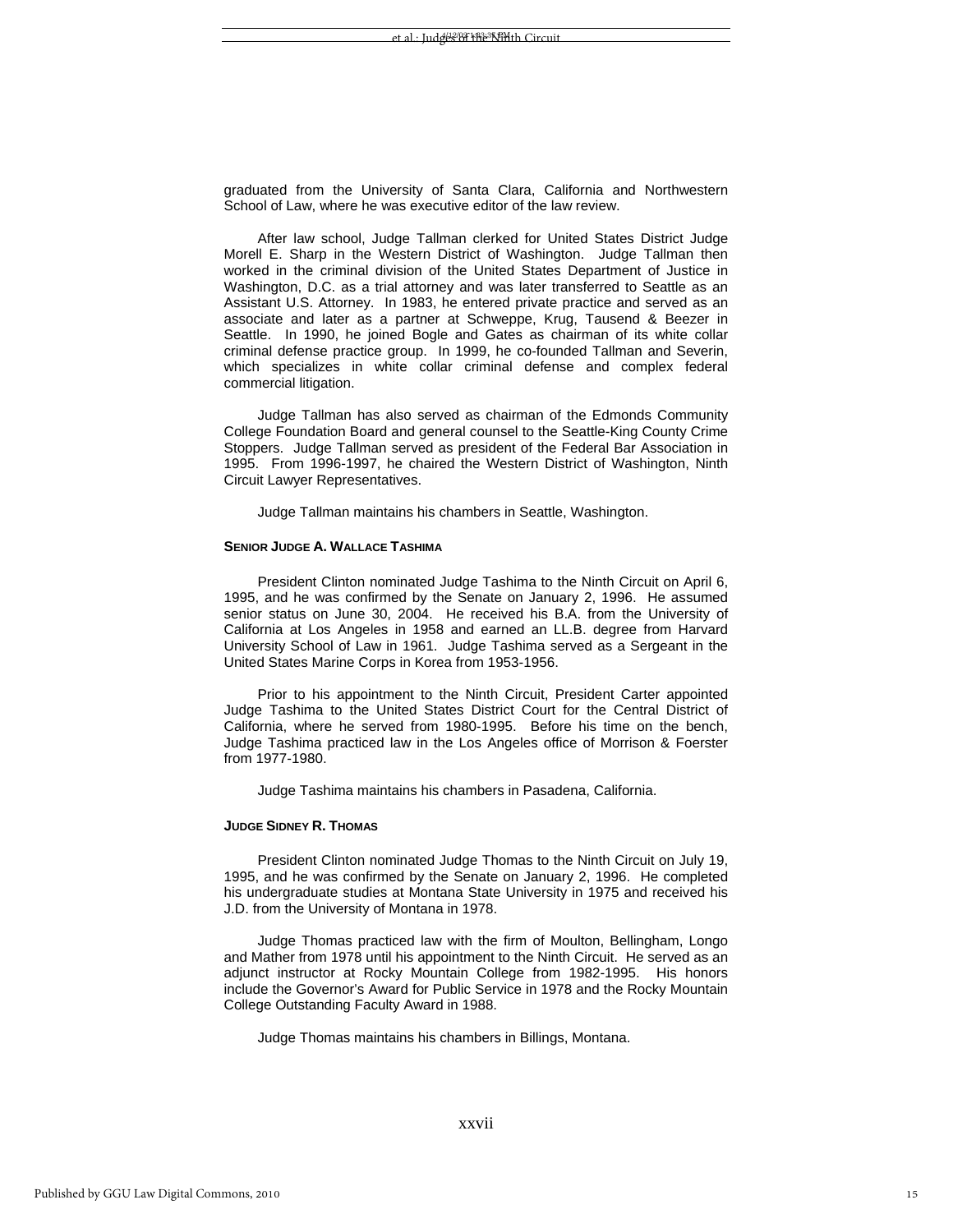#### **SENIOR JUDGE DAVID R. THOMPSON**

President Reagan nominated Judge Thompson to the Ninth Circuit on October 17, 1985, and he was confirmed by the Senate on December 16, 1985. On December 31, 1998, Judge Thompson assumed senior status. He graduated from the University of Southern California, where he completed both a B.S. in 1952 and an LL.B. in 1955. Judge Thompson served in the United States Navy from 1955-1957. Prior to his appointment, Judge Thompson was a member of the firm Colton, Thompson and Thompson from 1957-1965, and Thompson & Thompson from 1965 until his appointment to the Ninth Circuit in 1985.

Judge Thompson maintains his chambers in San Diego, California.

# **SENIOR JUDGE STEPHEN S. TROTT**

President Reagan nominated Judge Trott to the Ninth Circuit on August 7, 1987, and he was confirmed by the Senate on March 24, 1988. He assumed senior status on December 31, 2004. He received a B.A. in 1962 from Wesleyan University and an LL.B. in 1965 from Harvard University.

From 1981-1983, Judge Trott served as United States Attorney in Los Angeles, California. In 1983, he served as chief of the United States Department of Justice's Criminal Division. He became the Associate Attorney General in 1986.

Judge Trott is the former chairman of the Central District of the Law Enforcement Coordinating Committee and the former coordinator of the Los Angeles-Nevada Drug Enforcement Task Force.

Judge Trott maintains his chambers in Boise, Idaho.

# **SENIOR JUDGE J. CLIFFORD WALLACE**

President Nixon nominated Judge Wallace to the Ninth Circuit on May 22, 1972, and he was confirmed by the Senate on June 28, 1972. Judge Wallace assumed senior status on April 8, 1996. He received a B.A. from San Diego State University in 1952, and an LL.B. from the University of California at Berkeley, Boalt Hall School of Law in 1955. He served as a Second Class Petty Officer in the United States Navy from 1946-1949.

After law school, Judge Wallace practiced with Gray, Cary, Ames and Frye in San Diego from 1955 until 1970, when he began his service as a United States District Court Judge for the Southern District of California, serving until his appointment to the Ninth Circuit in 1972.

Judge Wallace served on the Judicial Conference Subcommittee on Federal Jurisdiction from 1975-1976, the Committee to Consider Standards for Admission to Practice in the Federal Courts form 1976-1979, and the Committee on the Judicial Branch. Judge Wallace served as Chief Judge of the Ninth Circuit from 1991 until 1996, when he assumed senior status.

Judge Wallace maintains his chambers in San Diego, California.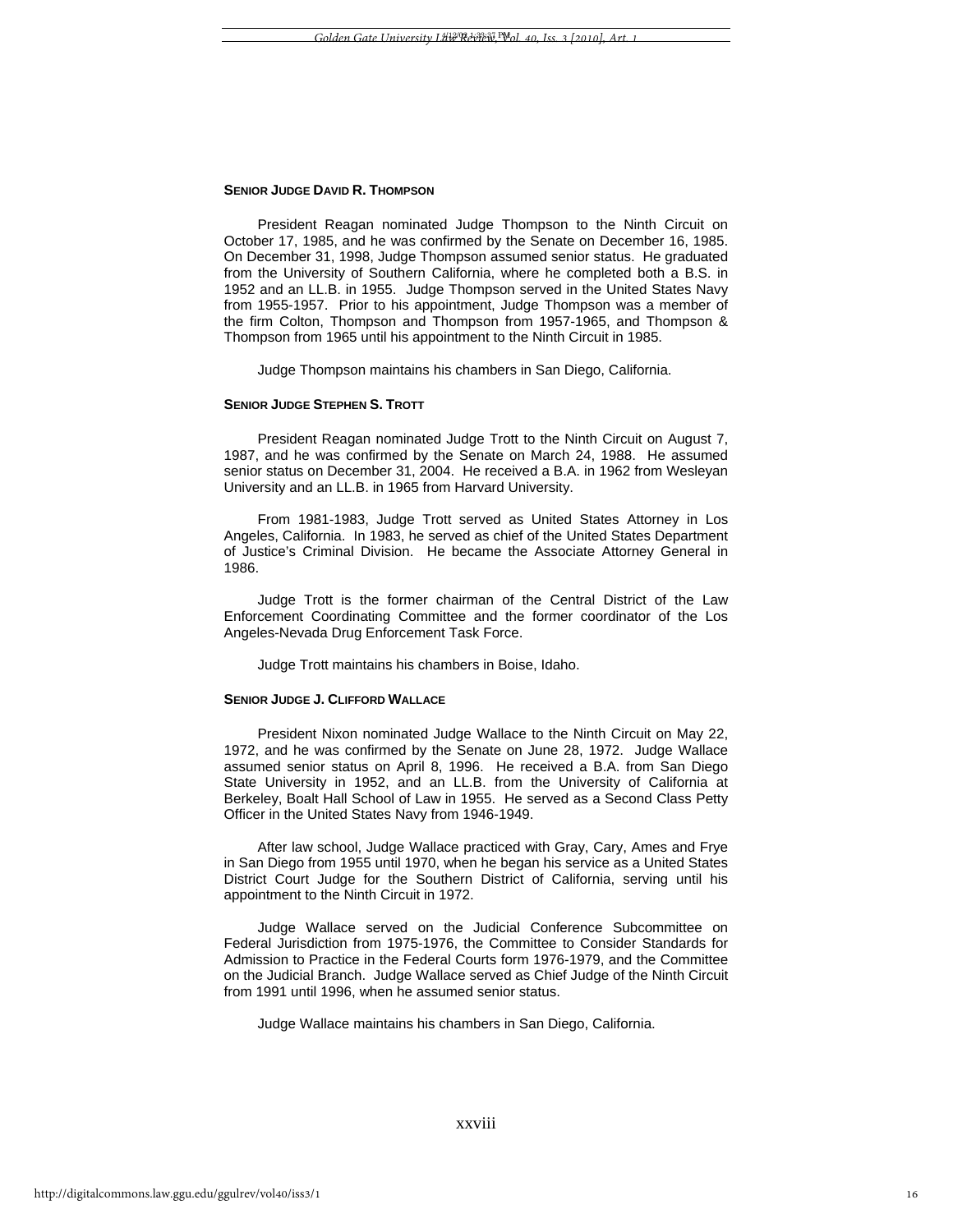# **JUDGE KIM M. WARDLAW**

President Clinton nominated Judge Wardlaw to the Ninth Circuit on January 27, 1998, and she was confirmed by the Senate on July 31, 1998. In 1976, Judge Wardlaw graduated summa cum laude from the University of California at Los Angeles with a Bachelor of Arts in Communication. She also attended law school at UCLA and received her J.D. in 1979 with the Order of the Coif.

After law school, she clerked for the Honorable William P. Gray, United States District Court Judge for the Central District of California until 1980, when she joined O'Melveny & Myers in Pasadena, California. From 1995 until her appointment to the Ninth Circuit in 1998, she served as a United States District Court Judge for the Central District of California.

In 2009, Judge Wardlaw was awarded the Ernestine Stahlhut Award from the Women Lawyers Association of Los Angeles for being a woman in the legal field with outstanding character and dedication who has made great strides in advancing the cause of justice. In 2010, Judge Wardlaw was named Alumni of the Year by the UCLA La Raza Law Students Association and recognized as a Woman of Excellence by the YWCA of Pasadena-Foothill Valley for making a positive impact in her community.

Judge Wardlaw maintains her chambers in Pasadena, California.

# **IN MEMORY OF JUDGE MELVIN T. BRUNETTI**

# **NOVEMBER 10, 1933 - OCTOBER 30, 2009**